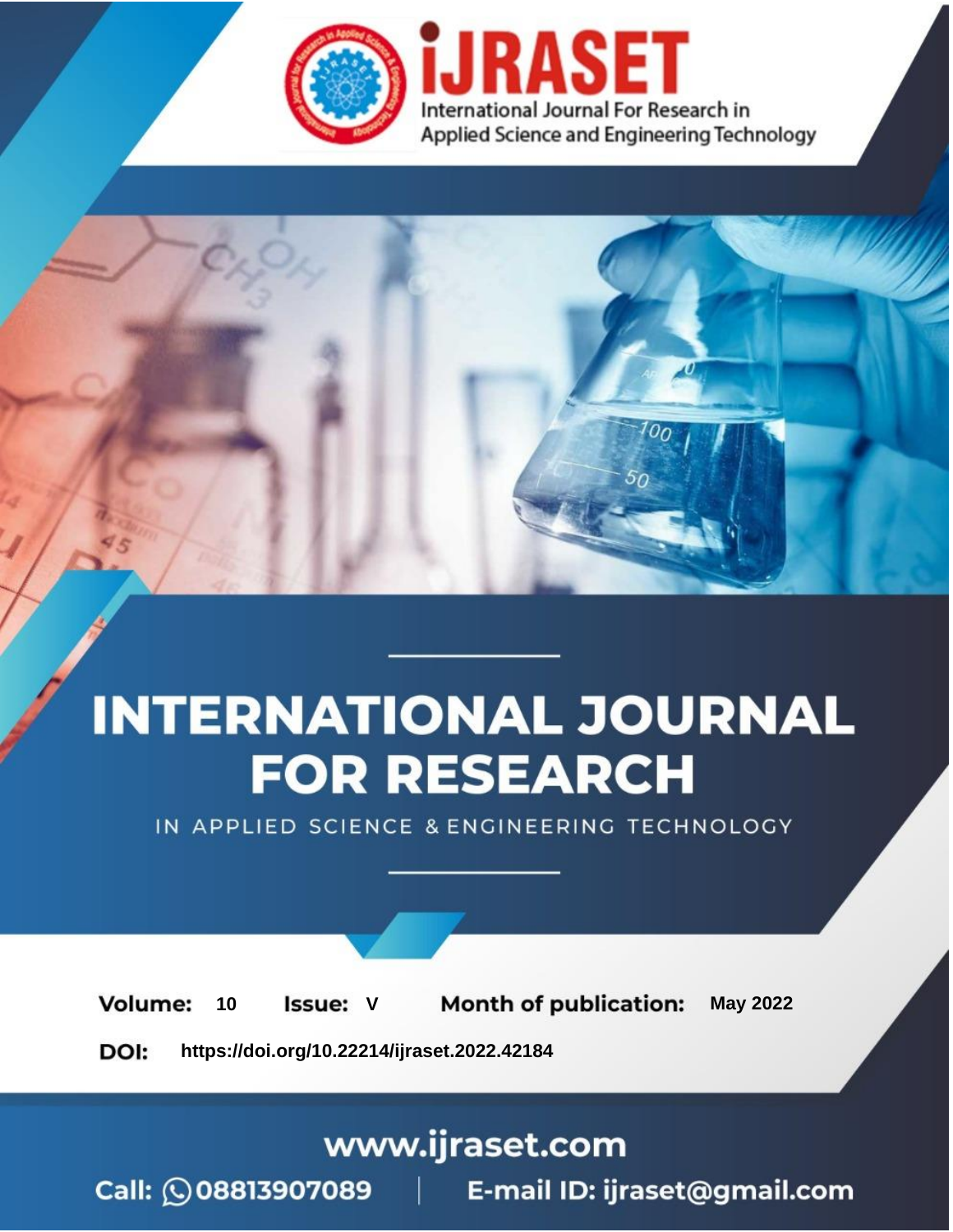

### **A Robust Business Specific Real-Time Sign Language Translator**

Waiz Khan

*Student, Department of Computer Engineering, Khaja Bandanawaz College of Engineering, Kalaburagi, Karnataka, India*

*Abstract: Communication is a great way of expressing yourself but not everyone is capable of communication. No, not everyone chooses to be silent, While some are born deaf and mute, others become one later in life due to certain conditions. The word "dumb" is quite offensive so I will address to someone who cannot speak as mute person throughout this paper. Returning to the topic this paper will enable a more effective way to fill the communication gap between deaf and mute person and normal person especially in places with crowd where special-abled person becomes nervous and anxious to make the business owner understand of his needs easily and are unable to express themselves. In order to remove this barrier and enable the effective communication between the special-abled buyer and the business owner, I have created our own data set of hand gestures and trained using Google Teachable Machine for common sentences that are exchanged between the buyer and seller.* 

*Keywords: Sign Language Translation, AI, Special-Abled Communication, Google Teachable Machine Model, OpenCV, Computer Vision, Machine Learning, Deep Learning.*

#### **I. INTRODUCTION**

Do special-abled people matter to the world? How would you think you can communicate to the special-abled person who cannot convey a message to you like a normal person? Do you know India constitutes around 2.5 million of deaf and mute population, which holds the world's 20% of deaf and mute population?

This population lacks the amenities which normal people own. They have their own daily life problems that a normal person cannot even think of.

Normal person don't learn sign language neither it is taught in schools and sign language is the only language that deaf and mute community can speak and understand. The problem is same as two different persons with different languages trying to communicate. So, how are these special-abled people are going to communicate?

To overcome this problem, we introduce a unique solution. Our model will be business specific. Meaning of which is that for example, in a clothing store the general sentences exchanged are [1] How many meters You want? [2] I will buy it. [3] I don't want. [4] Make cheaper [5] 0-9 etc. and in a fruit store the general sentences exchanged are [1] How much You want? [2] I will take it. [3] I don't want. [4] Make cheaper. [5] 0-9 [6] dozen etc. So this way the owner and buyer will not have problem understanding each other and they don't need to remember the signs because it will be displayed on the screen and will pave effective way of communication between special-abled and business owner.

Various empirical studies have been conducted that introduced solution for the communication but they are either not very much practical in real life or are not affordable and larger special-abled population cannot use it.

While efforts are being made to mitigate this problem so, In this solution I introduce a deep learning model which accepts special gestures that are created by us and translates it into sentences so the normal person can understand. Basically, this project focuses on visual way of communication where the exchange of thoughts is done by using vision of the eye.

Further, This paper discusses the problem statement where you are going to explore more on the problem in the existing models that tried to fill this gap of expressing between two different language understanding spoken persons and how those gap can be filled in this paper, then goes on to describing the mathematical model to train the gestures and parameters to mimic this paper and later we will end this paper with discussion and the conclusion we made.

#### **II. PROBLEM STATEMENT**

AI technology and internet led to the inclination of the global Smart tools is apparently supported by and provided with more opportunities by the development of AI models which in turn is based on the concept of deaf and mute communication. Fortunately, the development in modern information systems, digital technologies, the universal access to technology development make the system more applicable.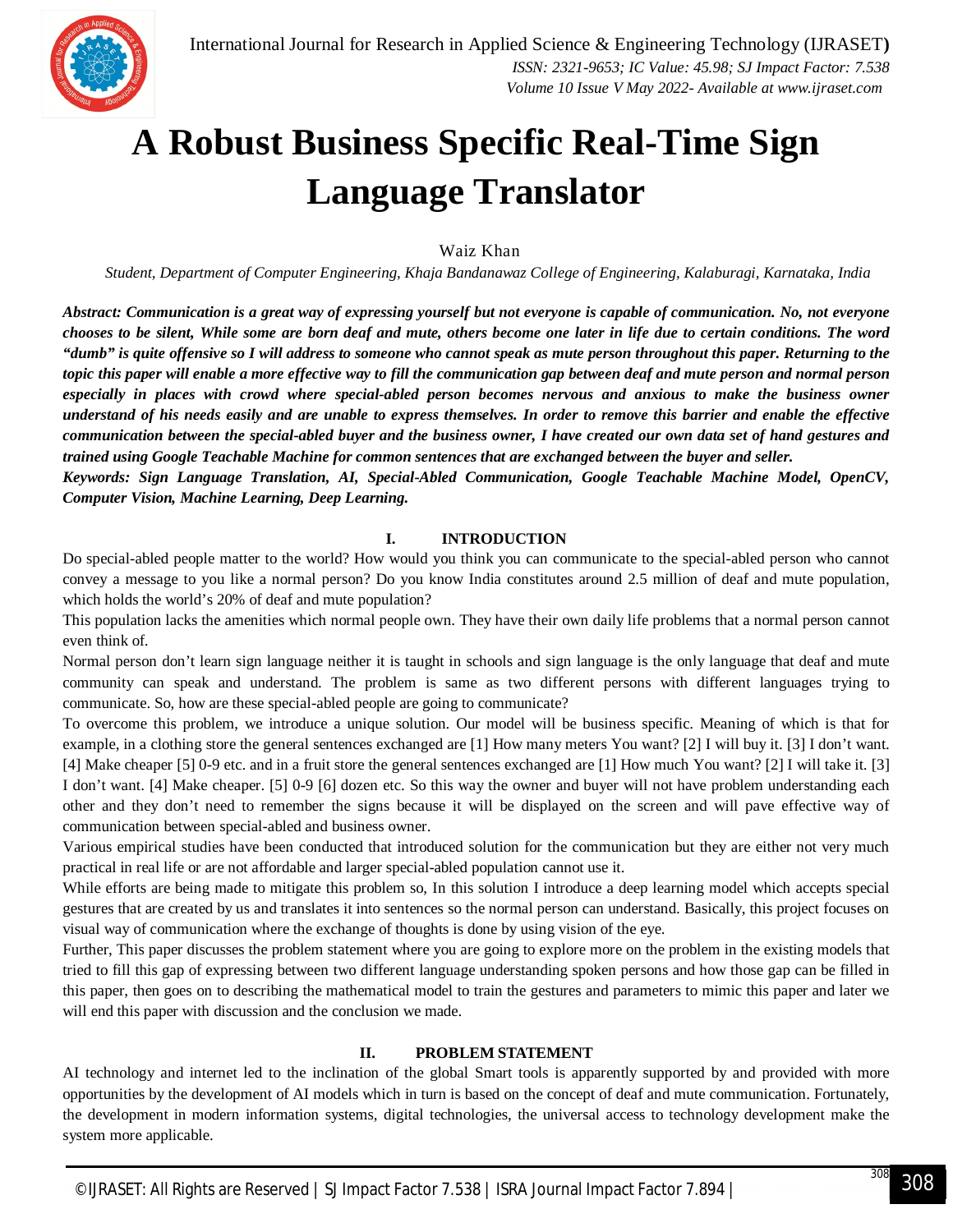

International Journal for Research in Applied Science & Engineering Technology (IJRASET**)**  *ISSN: 2321-9653; IC Value: 45.98; SJ Impact Factor: 7.538 Volume 10 Issue V May 2022- Available at www.ijraset.com*

Some other papers address this same problem of communication in different ways but are unable to reach for the larger population of deaf and mute usage due to their way of implementation and have some disadvantages. Following are some of the papers with different approach from each other and their disadvantages and the reason due to which it is not feasible for general population-

|                                                         | This paper made use of pose estimation but the          |
|---------------------------------------------------------|---------------------------------------------------------|
| Sign Language Translator using machine learning,        | problem in this is it is less practical because the     |
| International Journal of Applied Engineering            | business place lets say a clothing store should have    |
| Research ISSN 0973-4562 Volume 13, Number 4             | enough space so that the person can stand far           |
| $(2018)$ Spl.                                           | enough of the camera to be able to scan the full body   |
|                                                         | pose and generally every shop or complex does not       |
|                                                         | have enough empty spaces to make this work.             |
|                                                         | This uses the glove approach of voltage and             |
| A New Data Glove Approach for Malaysian Sign Language   | and does not get effected<br>resistance<br>by           |
| Detection;                                              | environmental factors like light and is more accurate   |
| 2015 IEEE International Symposium on Robotics and       | than others but it is inconvenient to use and are quite |
| Intelligent Sensors (IRIS 2015)                         | expensive.                                              |
|                                                         | This works by providing the color and depth with        |
| Designing a Sign Language Translation System using      | trajectory and is accurate for dynamic sign language    |
| Kinect Motion Sensor Device;                            | translation and more effective but it can be effected   |
| International Conference on Electrical, Computer and    | by some environmental factors, noise and complex        |
| Communication Engineering (ECCE), February 16-18, 2017, | background.                                             |
| Cox's Bazar, Bangladesh                                 |                                                         |
|                                                         | This has higher accuracy and faster processing speed    |
| Sign Language Recognition Using Leap Motion Sensor;     | around 200 frames per second but because its            |
| International Research Journal of Engineering<br>and    | sensitivity is high, small movement in sign may         |
| Technology (IRJET) e-ISSN: 2395 -0056 Volume: 03 Issue: | produce bad accuracy.                                   |
| $11   Nov - 2016$                                       |                                                         |

Today there is a growing interest in technology and different researchers with different background and different knowledge level try to solve one specific problem in different way to make it to the general population use.

As we have seen in the table above that different researcher led to different way of solving the same problem with different disadvantages and advantages.

I also solved the same problem with different approach. This is what I did, I created my own hand gesture data set apart from ASL because normal people are not taught hand signs and since we do not get to communicate in sign language on a daily basis so normal person may forget the sign language easily.

So due to the idea of creating own data set of gestures which will be displayed on the screen as in the image below, normal person does not need to remember the gestures and since the gestures are representing general sentences shared in a specific business place just to get the work done easily for deaf and mute population, the numbers of gestures will be less (around 25-30 gestures).



Fig.1. Sample Hand gestures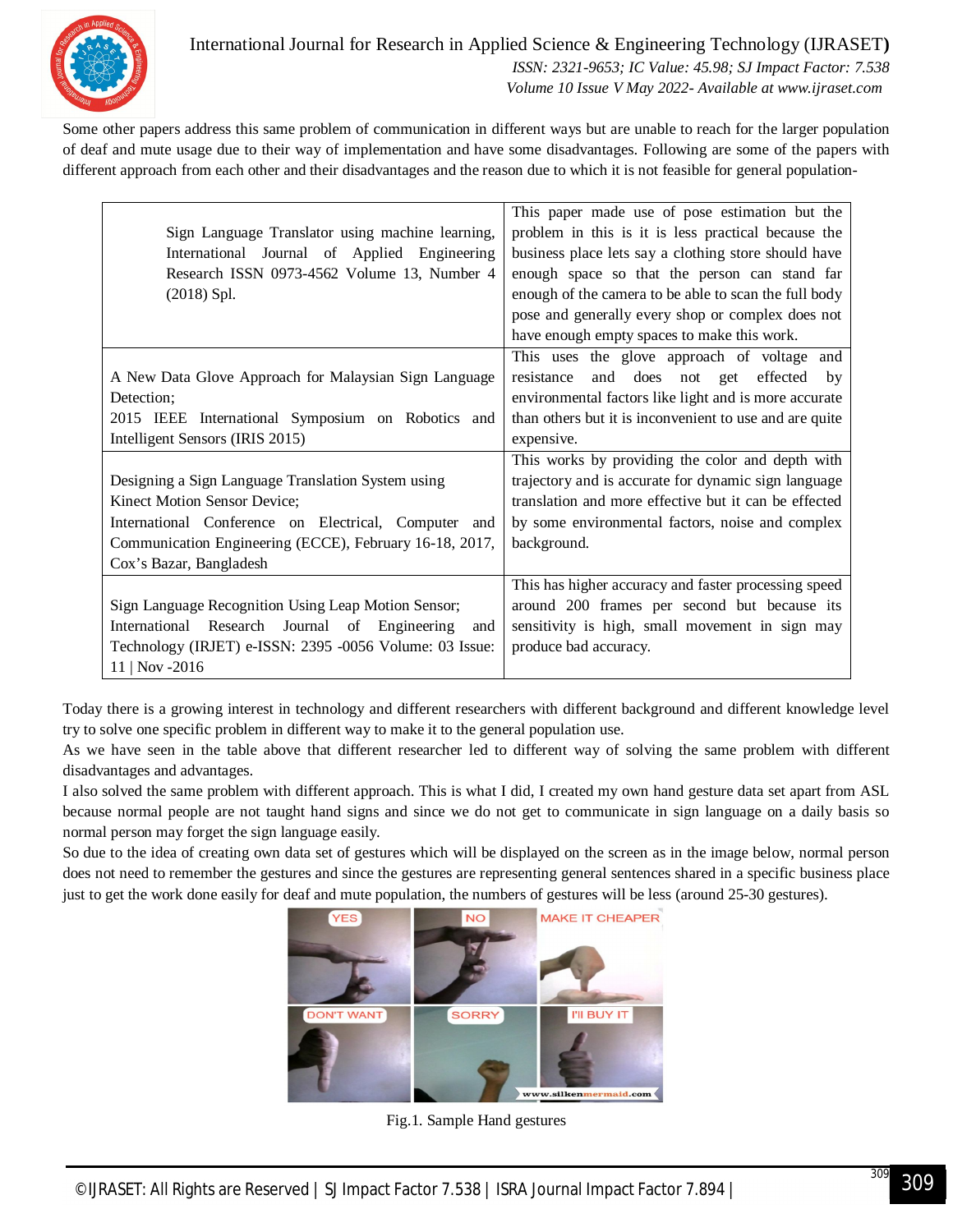

 *Volume 10 Issue V May 2022- Available at www.ijraset.com*

#### **III. TRAINING MODEL**

Requirements: Tensorflow 2.8.0 keras 2.8.0 cv2 4.4.0 To create the model, capture the dataset using Google Teachable Machine and train the model using below parameter values. Data – 1500 image per gesture You can increase the number of training data and set the other parameters accordingly.  $Epoch - 50$ bath size – 16 learning rate – 0.001 After the model is trained, download the h5 file that is created with all the weights. Use that file in an opencv project to detect and translate the gestures. Success:

In this project, I have implemented a business specific sign language translation system that would assist the deaf and mute in effective communication with the normal people. The system can be used effectively in shops and residence or near the schools of deaf and mute person where the communication is more frequently needed.

#### **IV. RESULTS AND DISCUSSION**

Our proposed system works as follows: The business owner will place a screen connected to a camera and CPU where this program will run.

Next, the deaf or mute person will make the hand gesture in front of the camera which will be shown on the screen.

The Gesture will then be translated into specific sentences.

So, this way the two person with different language understanding can communicate with each other.

The best part is the deaf and mute population will not need to wear the electronic wearable which are created before and is not very practical in real life.

The proposed system make use of the visual ability to communicate.



Fig.2. Final output

#### **V. CONCLUSION**

In the proposed system, I have implemented an organization-oriented system that would assist deaf and mute person to communicate with a normal person easily. Without having to worry about anything and the hardware resource required will be low and most importantly, this model will serve larger population of deaf and mute as the required hardware is easily affordable.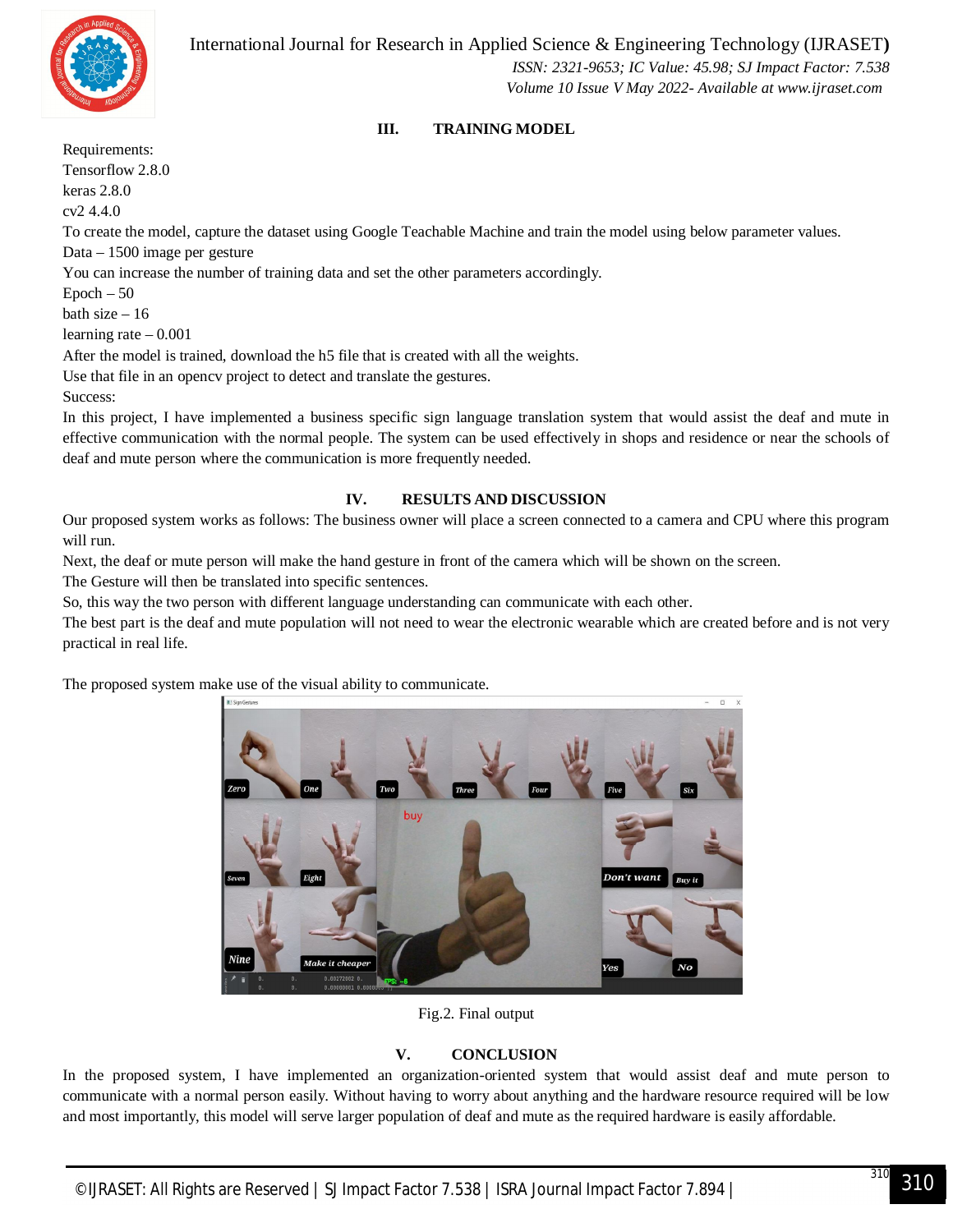International Journal for Research in Applied Science & Engineering Technology (IJRASET**)**



 *ISSN: 2321-9653; IC Value: 45.98; SJ Impact Factor: 7.538*

 *Volume 10 Issue V May 2022- Available at www.ijraset.com*

#### **REFERENCES**

- [1] Sign Language Translator, International Journal of Applied Engineering Research ISSN 0973-4562 Volume 13, Number 4 (2018) Spl.
- [2] Microsoft ASP.NET Official Site. Available from: http://weblogs.asp.net/bleroy/archive/2004/08/03/Don\_270 0\_t-redirect-aftersetting-a-Session-variable- \_2800\_or-do-it- right\_2900\_.aspx [Accessed 9 August 2007].
- [3] A New Data Glove Approach for Malaysian Sign Language Detection;2015 IEEE International Symposium on Robotics and Intelligent Sensors (IRIS 2015)
- [4] Martin, Tony.; Selly, Dominic (2002), 'Visual Basic.NET At Work: Building 10 Enterprise Projects', New York John Wiley & Sons, Inc.
- [5] Tatnall, Arthur (2005), 'Web Portals: The New Gateways to Internet Information and Services', Hershey, PA: Idea Group Publishing.
- [6] Designing a Sign Language Translation System using Kinect Motion Sensor Device; International Conference on Electrical, Computer and Communication Engineering (ECCE), February 16-18, 2017, Cox's Bazar, Bangladesh
- [7] Kanter, Rosabeth Moss (2000), 'Evolve!: Succeeding in the Digital Culture of Tomorrow', Boston, Mass. Harvard Business School Press.
- [8] Das, Souripriya; Chong, Eugene Inseok; Eadon, George; Srinivasan, Jagannathan (2004), 'Supporting Ontology-based Semantic Matching in RDBMS'. Paper presented at Very Large DataBase conference, Oracle Corporation.
- [9] Sign Language Recognition Using Leap Motion Sensor; International Research Journal of Engineering and Technology (IRJET) e-ISSN: 2395 -0056 Volume: 03 Issue: 11 | Nov -2016
- [10] Vinarski.H-Peretz, Binyamin.G, and Carmeli.A,(2011). "Subjective relational "Subjective relational innovative behaviors in the workplace." Journal of Vocational Behavior, vol. 78, no. 2, pp. 290-304.